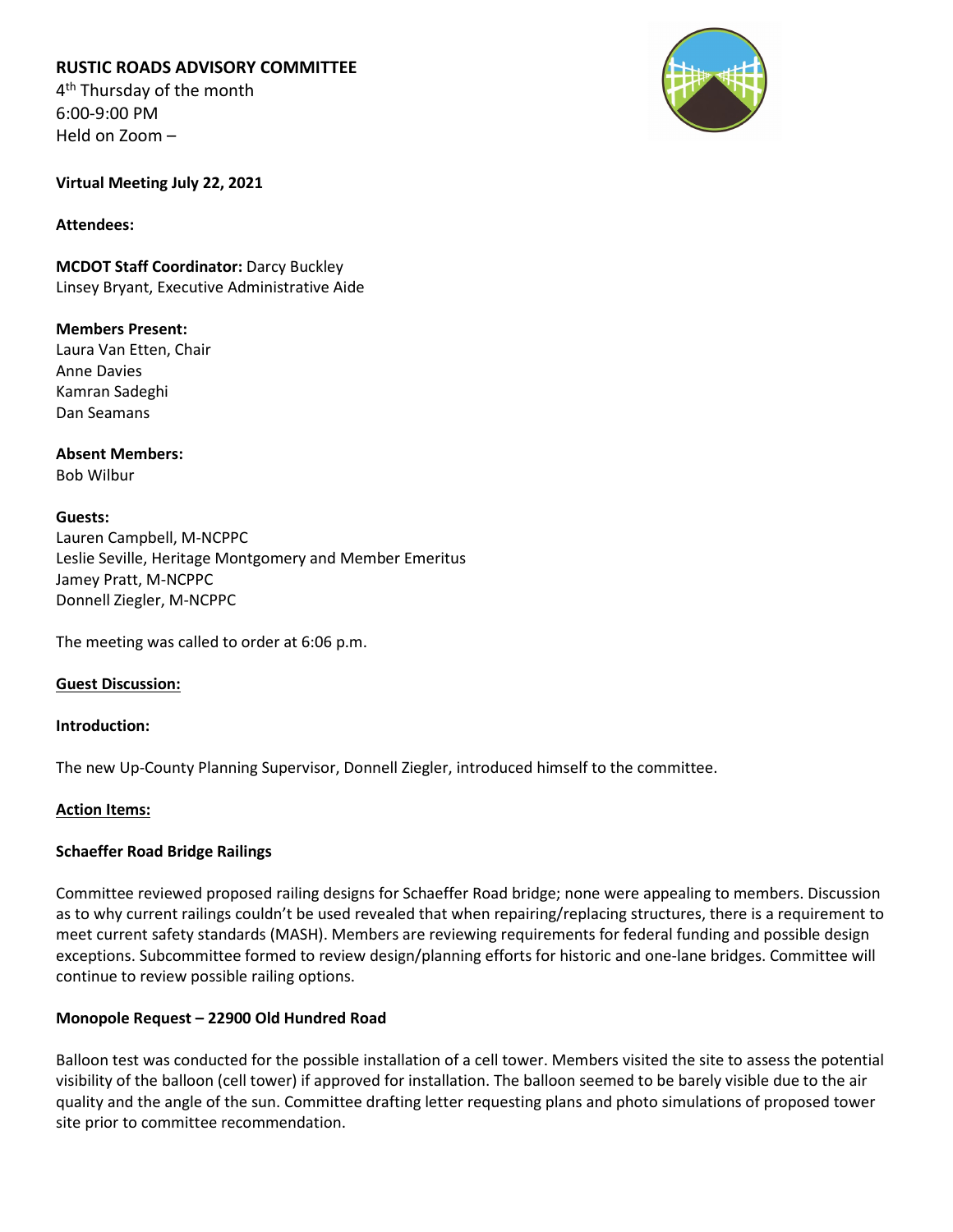# **Driveway Request – 23020 Peach Tree Road, Child Lots**

Department of Permitting Services (DPS) granted driveway permit without recommendation from RRAC and prior to M-NCPPC approval of forest conservation plan. Committee expressed concern regarding forest conservation approvals occurring before RRAC site visit and lack of communication to the committee prior to approval of the permit; letter to Planning and DPS.

# **Solar Project – 16925 Black Rock Road**

Discussion on submitted concept plan. Committee approved drafting an introduction letter to applicant educating them about RRAC and the priorities of the committee.

## **Discussion Items:**

# **MCDOT RRAC Outreach**

Committee interested in expanding relationship with MCDOT staff to coordinate safety/maintenance efforts along rustic roads - Traffic Engineering, Transportation Engineering.

## **RRAC Nominee Roads**

A proposal was made and approved to draft letter to MCDOT Director requesting that RRAC review scheduled maintenance/repairs along roads that are nominated for being designated as rustic. Suggestion was also made to seek provisions in plans submitted to Council.

### **Gravel Road Webinar**

Committee discussed webinar on treatment and maintenance of gravel roads by Penn State. Webinar was distributed to MCDOT staff for review.

# **Potomac Edison Tree Clearing**

Committee to conduct site visit with MCDOT and Potomac Edison. Concern about excessive pruning and cutting of the hedgerows without permission.

### **Tree Trimming Guidelines**

Working on final draft to MCDOT.

### **Informational Items:**

# **Rustic Road Histories – Coordination with Street Naming Review Project**

Committee was provided list of roads; Historic Preservation Committee is requesting assistance from RRAC in researching the historical background of rustic road street names as it relates to the legal requirements for equity. Committee to draft letter in support of coordinating tasks with the Historic Preservation Committee.

### **Roadside Tree Law**

RRAC proposed scheduling introductory meeting with County staff to review roadside tree laws.